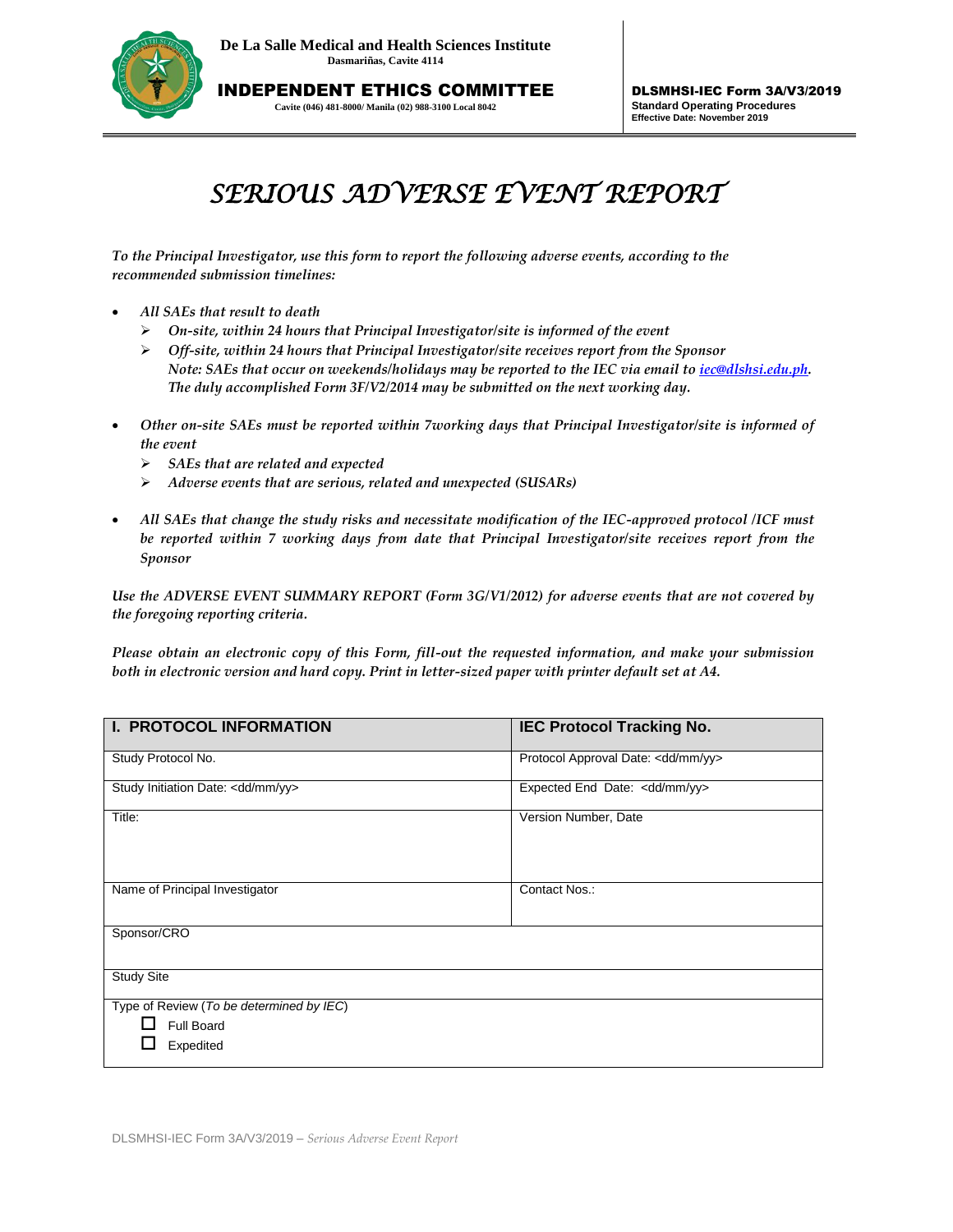

**Cavite (046) 481-8000/ Manila (02) 988-3100 Local 8042**

| What Is Being Reported?<br>1.<br><b>SAE</b><br><b>SUSAR</b><br>Seriousness Criteria:<br>Death<br>Life-threatening<br>In-patient hospitalization/prolongation<br>Persistent/significant disability/incapacity |                                       | 2.              | ப                                                          | <b>Report Type</b><br>Initial<br>Follow-Up<br>Follow-up Report No.<br>2<br>3<br>$\overline{4}$ |                                                           |                        |  |   |                          |  |
|--------------------------------------------------------------------------------------------------------------------------------------------------------------------------------------------------------------|---------------------------------------|-----------------|------------------------------------------------------------|------------------------------------------------------------------------------------------------|-----------------------------------------------------------|------------------------|--|---|--------------------------|--|
|                                                                                                                                                                                                              |                                       |                 |                                                            |                                                                                                |                                                           | ΙI                     |  |   |                          |  |
| Congenital anomaly/birth defect                                                                                                                                                                              |                                       |                 |                                                            |                                                                                                |                                                           |                        |  |   |                          |  |
| 3.                                                                                                                                                                                                           | Has the Sponsor been notified?        |                 |                                                            |                                                                                                | Number of similar SAEs that occurred previously at:<br>3. |                        |  |   |                          |  |
| No                                                                                                                                                                                                           |                                       |                 | 3.1. DLSMHSI site <number></number>                        |                                                                                                |                                                           |                        |  |   |                          |  |
|                                                                                                                                                                                                              | Yes (explain/give reasons)            |                 |                                                            | 3.2. Other site(s) <number></number>                                                           |                                                           |                        |  |   |                          |  |
|                                                                                                                                                                                                              |                                       |                 |                                                            |                                                                                                |                                                           |                        |  |   |                          |  |
| 4.                                                                                                                                                                                                           | In the opinion of the PI,             | Study Protocol? |                                                            |                                                                                                |                                                           | Informed Consent Form? |  |   | Participant Information? |  |
| will amendments be<br>required to:                                                                                                                                                                           |                                       | □               | Yes                                                        | ⊔                                                                                              |                                                           | Yes                    |  | ப | Yes                      |  |
|                                                                                                                                                                                                              |                                       | □               | <b>No</b>                                                  | □                                                                                              |                                                           | <b>No</b>              |  | □ | No                       |  |
|                                                                                                                                                                                                              |                                       |                 | 5. If Yes, will already enrolled patients be re-consented? |                                                                                                |                                                           |                        |  |   |                          |  |
|                                                                                                                                                                                                              | Yes (If YES, append revised document) |                 |                                                            |                                                                                                |                                                           |                        |  |   |                          |  |
|                                                                                                                                                                                                              | No (If No, why not?)                  |                 |                                                            |                                                                                                |                                                           |                        |  |   |                          |  |

| <b>II. INFORMATION REQUIRED</b>                                    |                                                                                                                       |  | SAE REPORT SUBMISSION DATE <dd mm="" yy=""></dd> |                                             |  |                  |                                                      |  |
|--------------------------------------------------------------------|-----------------------------------------------------------------------------------------------------------------------|--|--------------------------------------------------|---------------------------------------------|--|------------------|------------------------------------------------------|--|
|                                                                    | 1. PATIENT INFORMATION                                                                                                |  |                                                  |                                             |  |                  |                                                      |  |
|                                                                    | Patient Case No.<br>Date of Birth <dd mm="" yy=""></dd>                                                               |  |                                                  | Gender<br>Age<br>Male                       |  | Female           | Weight <kg lbs="">:<br/>Height: <cm in=""></cm></kg> |  |
|                                                                    | 2. EVALUATION OF EVENT                                                                                                |  |                                                  |                                             |  |                  |                                                      |  |
|                                                                    | Event/Reaction<br>2.1.                                                                                                |  | 2.2                                              | Serious?<br>П<br>Yes<br><b>No</b><br>I I    |  | 2.3.<br>ΙI<br>LΙ | Expected?<br>Yes<br><b>No</b>                        |  |
| 2.4.<br>Date PI became aware of SAE/SUSAR<br><dd mm="" yy=""></dd> |                                                                                                                       |  | 2.5.                                             | Date of Experience<br><dd mm="" yy=""></dd> |  | 2.6.             | End of Experience<br><dd mm="" yy=""></dd>           |  |
|                                                                    | Causality/Relatedness Assessment by PI<br>2.6.<br>Certainly<br>Probably<br>Possibly<br>Unlikely<br><b>NOT RELATED</b> |  | 2.7.                                             | Rationale for the Causality Assessment      |  |                  |                                                      |  |

DLSMHSI-IEC Form 3A/V3/2019 – *Serious Adverse Event Report*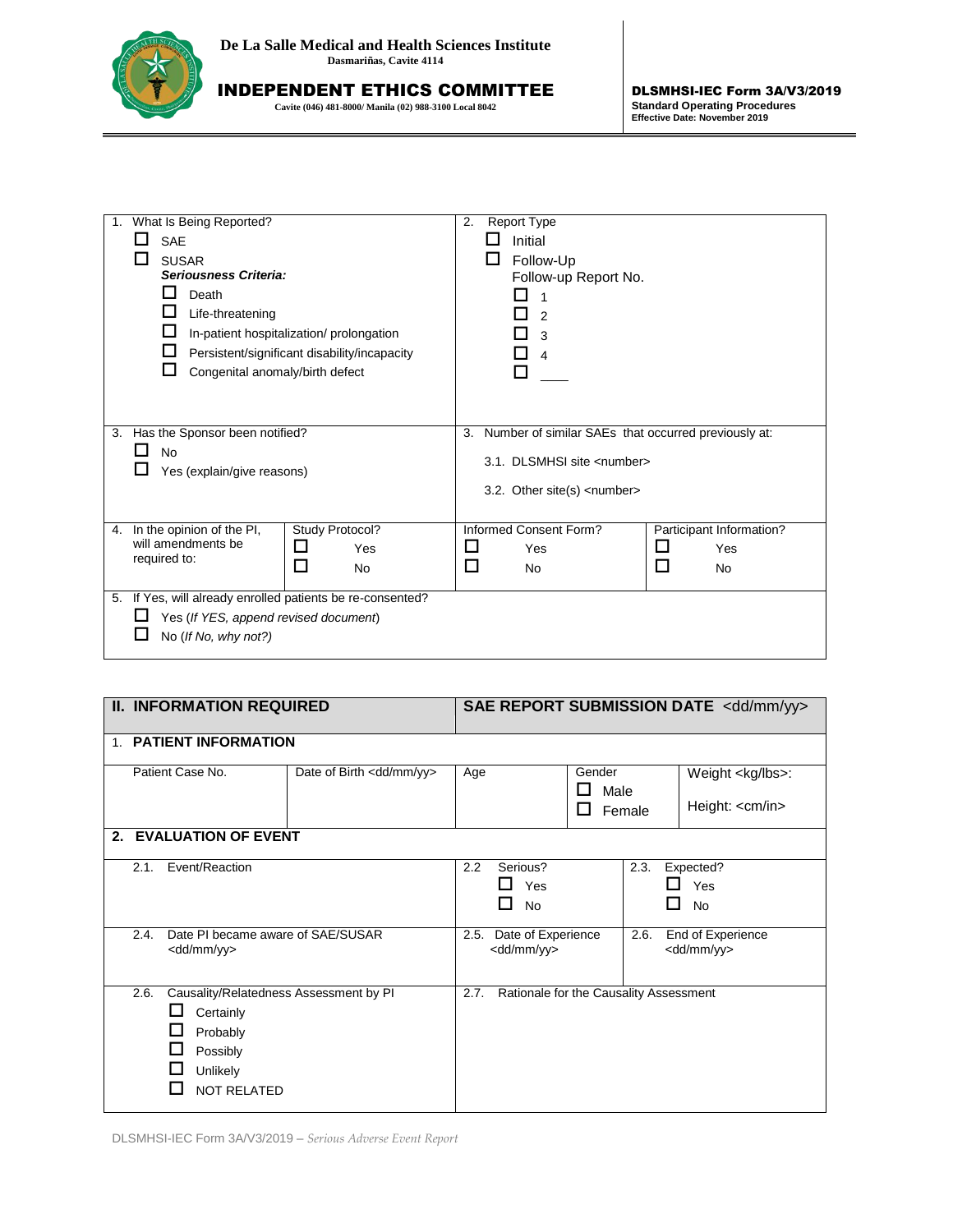

**Cavite (046) 481-8000/ Manila (02) 988-3100 Local 8042**

DLSMHSI-IEC Form 3A/V3/2019 **Standard Operating Procedures Effective Date: November 2019**

| 2.8.<br>ப<br>ப<br>Withdrawn<br>ப<br>Interrupted<br>ы<br>Dose reduced<br>ΙI<br>Dose increased<br>□<br>Others (specify)                                                                                                                                         | Action taken with investigational drug<br>Continued unchanged | 2.9.       | Did the event/reaction abate after stopping the<br>investigational drug?<br>⊔<br>Yes<br>□<br>No<br>□<br>Not Applicable              |                       |  |  |
|---------------------------------------------------------------------------------------------------------------------------------------------------------------------------------------------------------------------------------------------------------------|---------------------------------------------------------------|------------|-------------------------------------------------------------------------------------------------------------------------------------|-----------------------|--|--|
| 2.10. Did the event/reaction reappear after<br>reintroduction of the drug?<br>$\mathsf{L}$<br>Yes<br>No<br>n.<br>⊔<br>Not Applicable                                                                                                                          |                                                               |            | 2.11 Have urgent safety measures implemented? I<br>ப<br>Yes (give details)<br>□<br>No (explain/give reasons)<br>ப<br>Not Applicable |                       |  |  |
| 2.12. Describe the event/reaction (Summary of s/s, diagnosis. treatment start and stop dates, hospitalization start and stop<br>dates, other relevant laboratory tests and findings, and medical history including<br>concurrent and pre-existing conditions) |                                                               |            |                                                                                                                                     |                       |  |  |
| <b>Drug</b><br>(to include route of                                                                                                                                                                                                                           | <b>Daily Dose</b>                                             | Date Begun | <b>Date Stopped</b>                                                                                                                 | <b>Reason for Use</b> |  |  |
| administration)                                                                                                                                                                                                                                               |                                                               |            | 4. Is there a reasonable possibility that other medications contributed to the event/reaction?                                      |                       |  |  |
| $\Box$<br>Yes (specify)<br>No                                                                                                                                                                                                                                 |                                                               |            |                                                                                                                                     |                       |  |  |